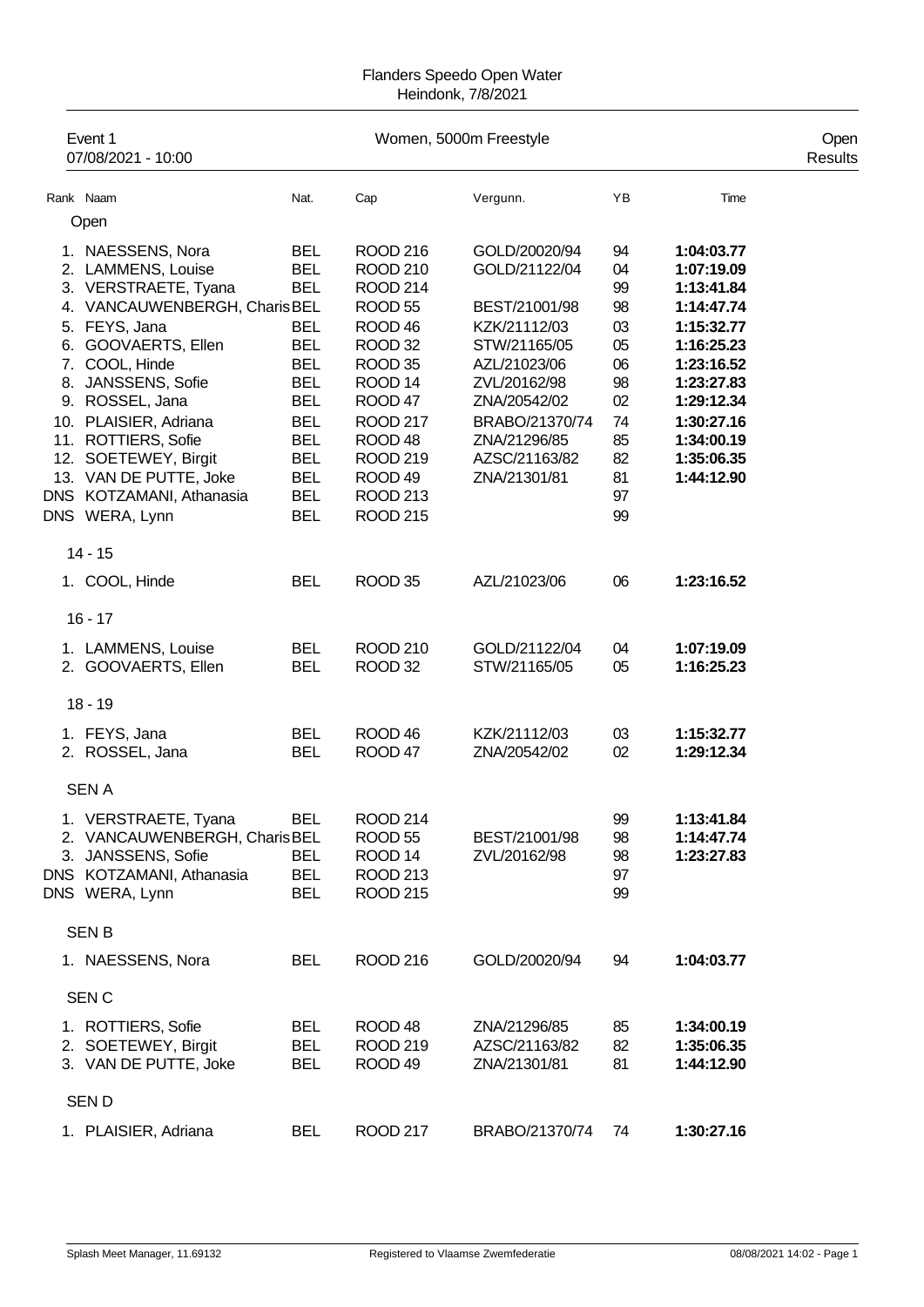## Flanders Speedo Open Water Heindonk, 7/8/2021

|     | Event 2<br>07/08/2021 - 10:15                                           |                          |                            | Men, 5000m Freestyle |              |                          | Open<br>Results |
|-----|-------------------------------------------------------------------------|--------------------------|----------------------------|----------------------|--------------|--------------------------|-----------------|
|     | Rank Naam                                                               | Nat.                     | Cap                        | Vergunn.             | YB           | Time                     |                 |
|     | Open                                                                    |                          |                            |                      |              |                          |                 |
|     |                                                                         | <b>BEL</b>               | <b>GEEL 221</b>            | DDAT/11084/04        |              | 56:38.39                 |                 |
|     | 1. VAN ERMEN, Alexander<br>2. HENVEAUX, Lucas                           | <b>BEL</b>               | <b>GEEL 225</b>            | LGN/009691/00        | 04<br>$00\,$ | 1:00:13.61               |                 |
| 3.  | COURTOIS, Maxime                                                        | <b>BEL</b>               | <b>GEEL 226</b>            | LGN/004360/06        | 06           | 1:02:24.57               |                 |
| 4.  | <b>BELLENS, Jens</b>                                                    | <b>BEL</b>               | GEEL 76                    | SHARK/10493/01       | 01           | 1:02:28.69               |                 |
| 5.  | SPANHOVE, Lars                                                          | <b>BEL</b>               | <b>GEEL 220</b>            | MEGA/10255/96        | 96           | 1:03:15.45               |                 |
| 6.  | CLAES, Steven                                                           | <b>BEL</b>               | GEEL <sub>1</sub>          | ZCT/10164/91         | 91           | 1:03:21.00               |                 |
| 7.  | RUTTEN, Ben                                                             | <b>BEL</b>               | GEEL 24                    | FAST/11006/76        | 76           | 1:03:27.30               |                 |
| 8.  | LIECKENS, Nolan                                                         | <b>BEL</b>               | <b>GEEL 209</b>            | SHARK/10444/03       | 03           | 1:05:13.16               |                 |
| 9.  | CLAEYS, Arthur                                                          | <b>BEL</b>               | <b>GEEL 202</b>            | MEGA/11125/02        | 02           | 1:05:41.23               |                 |
| 10. | VAN STICHEL, Ortwijn                                                    | <b>BEL</b>               | GEEL 80                    |                      | 98           | 1:05:52.04               |                 |
| 11. | DE SCHRYVER, Noah                                                       | <b>BEL</b>               | <b>GEEL 206</b>            | ZNA/10577/01         | 01           | 1:06:36.79               |                 |
|     | 12. MACLEAR, Gareth                                                     | <b>LUX</b>               | <b>GEEL 210</b>            | 15848                | 05           | 1:06:40.22               |                 |
|     | 13. KOPRIVA, Ilio                                                       | <b>BEL</b>               | <b>GEEL 208</b>            | DBT/11016/06         | 06           | 1:08:03.04               |                 |
|     | 14. VAN HECKE, Warre                                                    | <b>BEL</b>               | <b>GEEL 223</b>            | MEGA/11145/07        | 07           | 1:09:06.87               |                 |
|     | 15. ENGELEN, JORDI                                                      | <b>BEL</b>               | GEEL 81                    | ZIK/11008/66         | 66           | 1:11:29.86               |                 |
|     | 16. DE GRAVE, Thibault                                                  | <b>BEL</b>               | GEEL 26                    | KST/11022/05         | 05           | 1:11:47.37               |                 |
| 17. | ONGHENA, Basiel                                                         | <b>BEL</b>               | GEEL <sub>65</sub>         | ZNA/10612/00         | $00\,$       | 1:16:45.69               |                 |
|     | 18. MATTE, Steven                                                       | <b>BEL</b>               | GEEL <sub>68</sub>         | ZNA/10167/85         | 85           | 1:16:57.59               |                 |
|     | 19. CLIJMANS, Gert                                                      | <b>BEL</b>               | GEEL <sub>25</sub>         | KST/10015/94         | 94           | 1:18:49.02               |                 |
|     | 20. FOLLET, Emile                                                       | <b>BEL</b>               | GEEL 32                    | DZV/11014/93         | 93           | 1:27:30.65               |                 |
| 21. | CLARK, Johan                                                            | <b>BEL</b>               | GEEL <sub>20</sub>         | ZDKK/10003/71        | 71           | 1:30:04.31               |                 |
|     | 22. VEILLEFON, Steven                                                   | <b>BEL</b>               | GEEL 70                    | ZNA/11295/79         | 79<br>66     | 1:30:39.01               |                 |
| 24. | 23. HEUNINCK, Geert<br>GOOSSENS, Sven                                   | <b>BEL</b><br><b>BEL</b> | GEEL 53<br><b>GEEL 213</b> | SWEM10107/66         | 87           | 1:37:48.59<br>1:38:05.69 |                 |
| 25. | LALMAND, Eric                                                           | <b>BEL</b>               | <b>GEEL 214</b>            |                      | 64           | 1:43:15.20               |                 |
|     | 26. POS, Albert                                                         | <b>BEL</b>               | GEEL <sub>9</sub>          | VWZ/11078/69         | 69           | 1:44:04.58               |                 |
| 27. | DE BRUYN, Luc                                                           | <b>BEL</b>               | <b>GEEL 203</b>            | AZSC/11185/59        | 59           | 1:46:36.00               |                 |
|     | 28. ANTHONISSEN, Tom*                                                   | <b>BEL</b>               | <b>GEEL 200</b>            | SWEM10172/84         | 84           | 1:52:44.41               |                 |
| 29. | SCHURMANS, Thierry*                                                     | <b>BEL</b>               | GEEL 35                    |                      | 58           | 1:56:35.54               |                 |
|     | DSQ SODEMANN, Elliot                                                    | BEL                      | <b>GEEL 227</b>            | ROSC/11276/98        | 98           | 55:03.36                 |                 |
|     | 6.5 - Wangedrag vóór, tijdens of na de wedstrijd en/of tijdens de start |                          |                            |                      |              |                          |                 |
|     | DSQ WYNS, Seppe                                                         | <b>BEL</b>               | <b>GEEL 224</b>            | SHARK/10446/02       | 02           | 55:29.64                 |                 |
|     | 6.5 - Wangedrag vóór, tijdens of na de wedstrijd en/of tijdens de start |                          |                            |                      |              |                          |                 |
|     | DNS SPROS, Matthieu                                                     | <b>BEL</b>               | <b>GEEL 215</b>            |                      | 80           |                          |                 |
|     | DNS ZAPPE, Juergen                                                      | <b>BEL</b>               | <b>GEEL 218</b>            |                      | 81           |                          |                 |
|     | $14 - 15$                                                               |                          |                            |                      |              |                          |                 |
|     | 1. COURTOIS, Maxime                                                     | <b>BEL</b>               | <b>GEEL 226</b>            | LGN/004360/06        | 06           | 1:02:24.57               |                 |
|     | 2. KOPRIVA, Ilio                                                        | <b>BEL</b>               | <b>GEEL 208</b>            | DBT/11016/06         | 06           | 1:08:03.04               |                 |
|     | 3. VAN HECKE, Warre                                                     | <b>BEL</b>               | <b>GEEL 223</b>            | MEGA/11145/07        | 07           | 1:09:06.87               |                 |
|     | $16 - 17$                                                               |                          |                            |                      |              |                          |                 |
|     | 1. VAN ERMEN, Alexander                                                 | <b>BEL</b>               | <b>GEEL 221</b>            | DDAT/11084/04        | 04           | 56:38.39                 |                 |
|     | 2. MACLEAR, Gareth                                                      | <b>LUX</b>               | <b>GEEL 210</b>            | 15848                | 05           | 1:06:40.22               |                 |
|     | 3. DE GRAVE, Thibault                                                   | <b>BEL</b>               | GEEL 26                    | KST/11022/05         | 05           | 1:11:47.37               |                 |
|     | $18 - 19$                                                               |                          |                            |                      |              |                          |                 |
|     | 1. LIECKENS, Nolan                                                      | <b>BEL</b>               | <b>GEEL 209</b>            | SHARK/10444/03       | 03           | 1:05:13.16               |                 |
|     | 2. CLAEYS, Arthur                                                       | <b>BEL</b>               | <b>GEEL 202</b>            | MEGA/11125/02        | 02           | 1:05:41.23               |                 |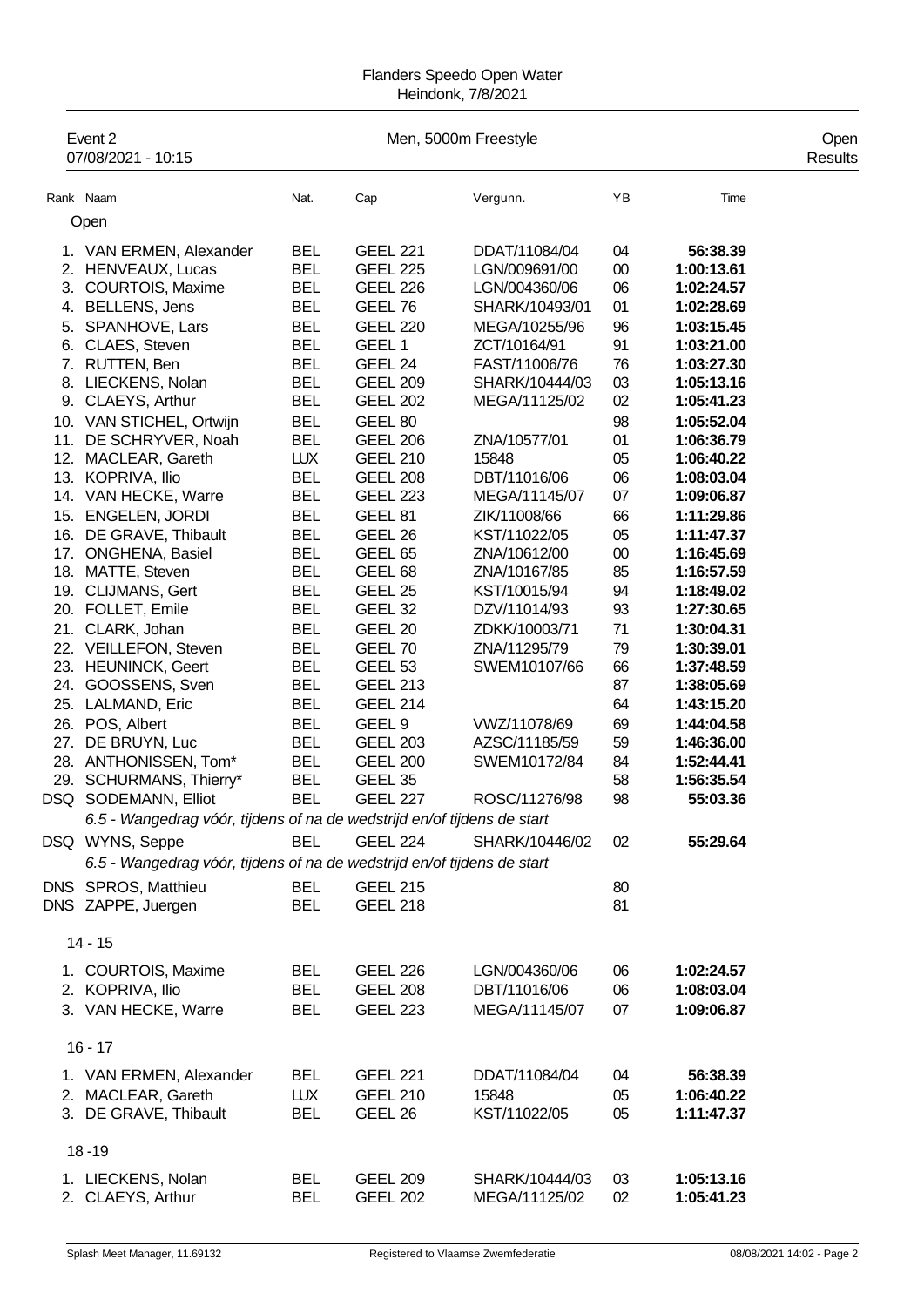|          | Event 2, Men, 5000m Freestyle, 18 -19                                                                                                                                                                              |                                                                                  |                                                                                                   |                                                                                  |                                          |                                                                                |                          |
|----------|--------------------------------------------------------------------------------------------------------------------------------------------------------------------------------------------------------------------|----------------------------------------------------------------------------------|---------------------------------------------------------------------------------------------------|----------------------------------------------------------------------------------|------------------------------------------|--------------------------------------------------------------------------------|--------------------------|
|          | Rank Naam                                                                                                                                                                                                          | Nat.                                                                             | Cap                                                                                               | Vergunn.                                                                         | YB                                       | Time                                                                           |                          |
|          | DSQ WYNS, Seppe<br>6.5 - Wangedrag vóór, tijdens of na de wedstrijd en/of tijdens de start                                                                                                                         | BEL                                                                              | <b>GEEL 224</b>                                                                                   | SHARK/10446/02                                                                   | 02                                       | 55:29.64                                                                       |                          |
|          | <b>SENA</b>                                                                                                                                                                                                        |                                                                                  |                                                                                                   |                                                                                  |                                          |                                                                                |                          |
|          | 1. HENVEAUX, Lucas<br>2. BELLENS, Jens<br>3. VAN STICHEL, Ortwijn<br>4. DE SCHRYVER, Noah<br>5. ONGHENA, Basiel<br>DSQ SODEMANN, Elliot<br>6.5 - Wangedrag vóór, tijdens of na de wedstrijd en/of tijdens de start | <b>BEL</b><br><b>BEL</b><br><b>BEL</b><br><b>BEL</b><br><b>BEL</b><br><b>BEL</b> | <b>GEEL 225</b><br>GEEL 76<br>GEEL 80<br><b>GEEL 206</b><br>GEEL <sub>65</sub><br><b>GEEL 227</b> | LGN/009691/00<br>SHARK/10493/01<br>ZNA/10577/01<br>ZNA/10612/00<br>ROSC/11276/98 | $00\,$<br>01<br>98<br>01<br>$00\,$<br>98 | 1:00:13.61<br>1:02:28.69<br>1:05:52.04<br>1:06:36.79<br>1:16:45.69<br>55:03.36 |                          |
|          | <b>SENB</b>                                                                                                                                                                                                        |                                                                                  |                                                                                                   |                                                                                  |                                          |                                                                                |                          |
|          | 1. SPANHOVE, Lars<br>2. CLAES, Steven<br>3. CLIJMANS, Gert<br>4. FOLLET, Emile<br>5. GOOSSENS, Sven                                                                                                                | <b>BEL</b><br><b>BEL</b><br><b>BEL</b><br><b>BEL</b><br><b>BEL</b>               | <b>GEEL 220</b><br>GEEL 1<br>GEEL 25<br>GEEL 32<br><b>GEEL 213</b>                                | MEGA/10255/96<br>ZCT/10164/91<br>KST/10015/94<br>DZV/11014/93                    | 96<br>91<br>94<br>93<br>87               | 1:03:15.45<br>1:03:21.00<br>1:18:49.02<br>1:27:30.65<br>1:38:05.69             |                          |
|          | <b>SENC</b>                                                                                                                                                                                                        |                                                                                  |                                                                                                   |                                                                                  |                                          |                                                                                |                          |
|          | 1. MATTE, Steven<br>2. VEILLEFON, Steven<br>3. ANTHONISSEN, Tom*<br>DNS SPROS, Matthieu<br>DNS ZAPPE, Juergen                                                                                                      | <b>BEL</b><br><b>BEL</b><br><b>BEL</b><br><b>BEL</b><br><b>BEL</b>               | GEEL <sub>68</sub><br>GEEL 70<br><b>GEEL 200</b><br><b>GEEL 215</b><br><b>GEEL 218</b>            | ZNA/10167/85<br>ZNA/11295/79<br>SWEM10172/84                                     | 85<br>79<br>84<br>80<br>81               | 1:16:57.59<br>1:30:39.01<br>1:52:44.41                                         |                          |
|          | <b>SEND</b>                                                                                                                                                                                                        |                                                                                  |                                                                                                   |                                                                                  |                                          |                                                                                |                          |
|          | 1. RUTTEN, Ben<br>2. CLARK, Johan<br>3. POS, Albert                                                                                                                                                                | BEL<br><b>BEL</b><br><b>BEL</b>                                                  | GEEL 24<br>GEEL 20<br>GEEL <sub>9</sub>                                                           | FAST/11006/76<br>ZDKK/10003/71<br>VWZ/11078/69                                   | 76<br>71<br>69                           | 1:03:27.30<br>1:30:04.31<br>1:44:04.58                                         |                          |
|          | <b>SEN E</b>                                                                                                                                                                                                       |                                                                                  |                                                                                                   |                                                                                  |                                          |                                                                                |                          |
| 3.<br>4. | 1. ENGELEN, JORDI<br>2. HEUNINCK, Geert<br>LALMAND, Eric<br>DE BRUYN, Luc<br>5. SCHURMANS, Thierry*                                                                                                                | <b>BEL</b><br><b>BEL</b><br><b>BEL</b><br><b>BEL</b><br><b>BEL</b>               | GEEL 81<br>GEEL <sub>53</sub><br><b>GEEL 214</b><br><b>GEEL 203</b><br>GEEL 35                    | ZIK/11008/66<br>SWEM10107/66<br>AZSC/11185/59                                    | 66<br>66<br>64<br>59<br>58               | 1:11:29.86<br>1:37:48.59<br>1:43:15.20<br>1:46:36.00<br>1:56:35.54             |                          |
|          | Event 3<br>07/08/2021 - 14:00                                                                                                                                                                                      |                                                                                  | Boys, 1000m Freestyle                                                                             |                                                                                  |                                          |                                                                                | 11 - 15 years<br>Results |
|          | Rank Naam<br>11-13 jarigen heren                                                                                                                                                                                   | Nat.                                                                             | Cap                                                                                               | Vergunn.                                                                         | YB                                       | Time                                                                           |                          |
|          | 1. VOLDERS, Arne<br>2. SAGAERT, Louis<br>DNS MACLEAR, James                                                                                                                                                        | <b>BEL</b><br><b>BEL</b><br><b>LUX</b>                                           | GEEL 19<br><b>GEEL 219</b><br><b>GEEL 211</b>                                                     | ZVL/11085/10<br>GOLD/11131/10<br>15849                                           | 10<br>10<br>08                           | 18:48.89<br>22:55.38                                                           |                          |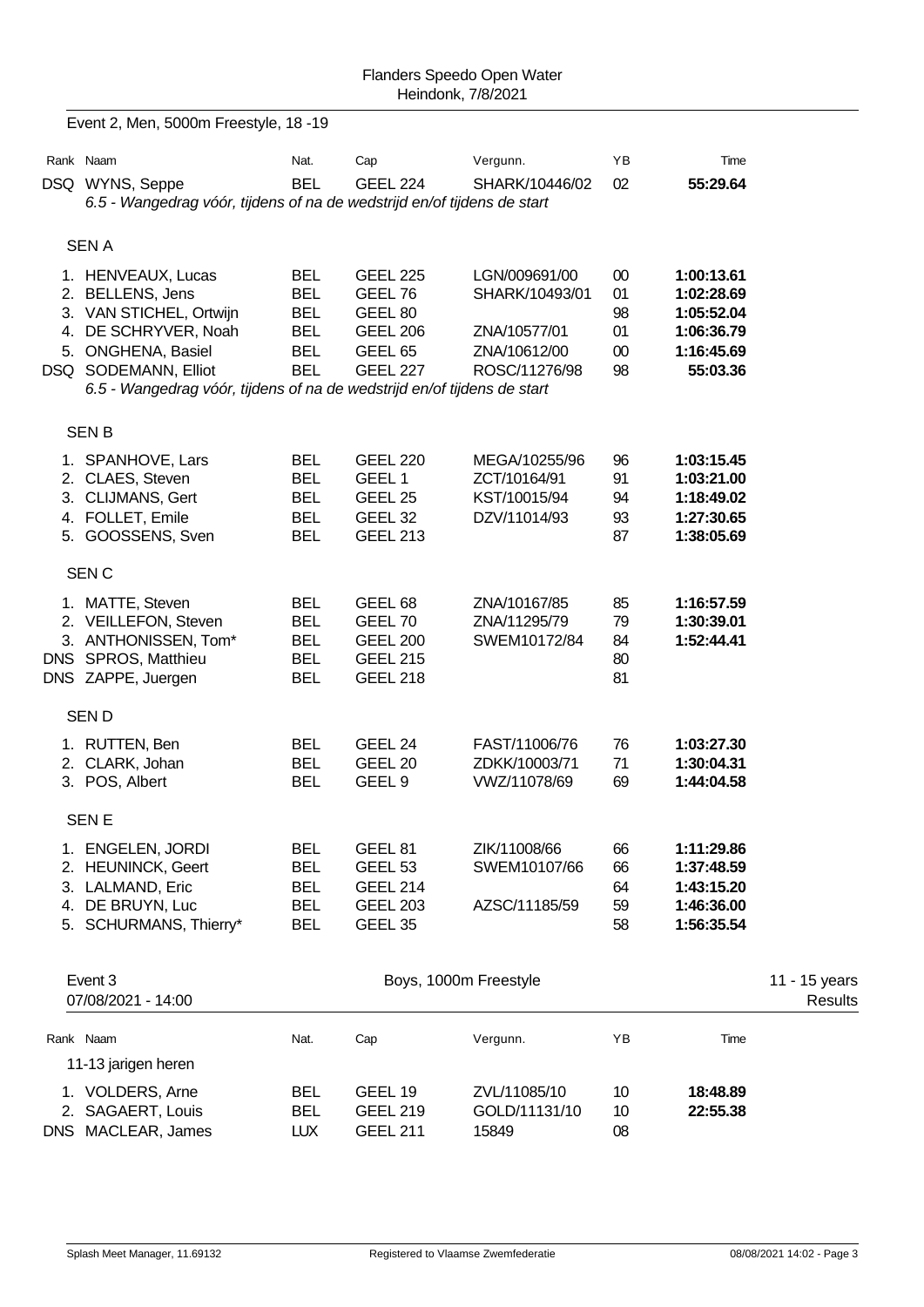Event 3, Boys, 1000m Freestyle 14-15 jarigen heren 1. LEYSEN, Michel BEL GEEL 33 KST/11052/07 07 **14:07.31** 2. DRIES, Klaas BEL GEEL 22 ZGEEL/11071/07 07 **14:40.83** Event 4 Girls, 1000m Freestyle 11 - 15 years 07/08/2021 - 14:10 Results Rank Naam Nat. Nat. Cap Vergunn. YB Time 11-13 jarigen meisjes 1. SAGAERT, Manon BEL ROOD 218 GOLD/21126/09 09 **17:13.37** 14-15 jarigen meisjes 1. VERHULST, Lotte BEL ROOD 33 STW/21123/06 06 **14:05.74** 2. COOL, Hinde BEL ROOD 35 AZL/21023/06 06 **15:43.63** 3. DRIES, Sien BEL ROOD 57 ZGEEL/21072/07 07 **16:22.78** Event 5 **Men, 1000m Breaststroke** 20 years and older 07/08/2021 - 14:20 Results Rank Naam Nat. Cap Vergunn. YB Time Seniors A 1. MOENS, Zenn BEL GROEN 200 ZNA/10513/01 01 **17:53.96** 2. SAEYS, Koen BEL GROEN 20 LZV/11054/01 01 **19:06.03** Seniors B 1. PIJNENBURG, Pieter NED GROEN 33 199305227 93 **15:49.82** 2. VAN CAUTEREN, Tom BEL GROEN 21 LZV/10205/96 96 **19:07.72** Seniors C 1. VAN HAVERE, Tim BEL GROEN 26 GBZ/11072/77 77 **16:41.93** 2. WILLEMS, Ivan BEL GROEN 201 BRABO/11038/83 83 **16:44.94** 3. MARTENS, Jeroen BEL GROEN 15 SWEM10145/85 85 **19:08.88** 4. ANTHONISSEN, Tom BEL GROEN 12 SWEM10172/84 84 **21:53.42** 5. BOLLE, Pieter BEL GROEN 18 IKZ/11107/82 82 **22:11.09** 6. DE KESEL, Stijn BEL GROEN 19 BYK/11000/78 78 **23:29.02** Seniors D 1. DHOLLANDER, Ivan BEL GROEN 17 SWEM11056/75 75 **18:55.76** 2. CLARK, Johan\* BEL GROEN 6 ZDKK/10003/71 71 **19:00.30** 3. DE MAEYER, Dirk BEL GROEN 2 VWZ/10229/69 69 **24:32.54** Seniors E 1. SCHOENAERS, Christian BEL GROEN 10 CNSW/007131/59 59 **20:28.62** 2. VAN KERCHOVE, Dirk BEL GROEN 35 VWZ/10218/64 64 **21:00.56** 3. SCHURMANS, Thierry BEL GROEN 11 CNSW/007944/58 58 **21:52.99** 4. CANT, Walter BEL GROEN 25 GBZ/11055/60 60 **27:24.17** 5. NUYTEMANS, Luc BEL GROEN 23 ZCY/10030/58 58 **28:06.17**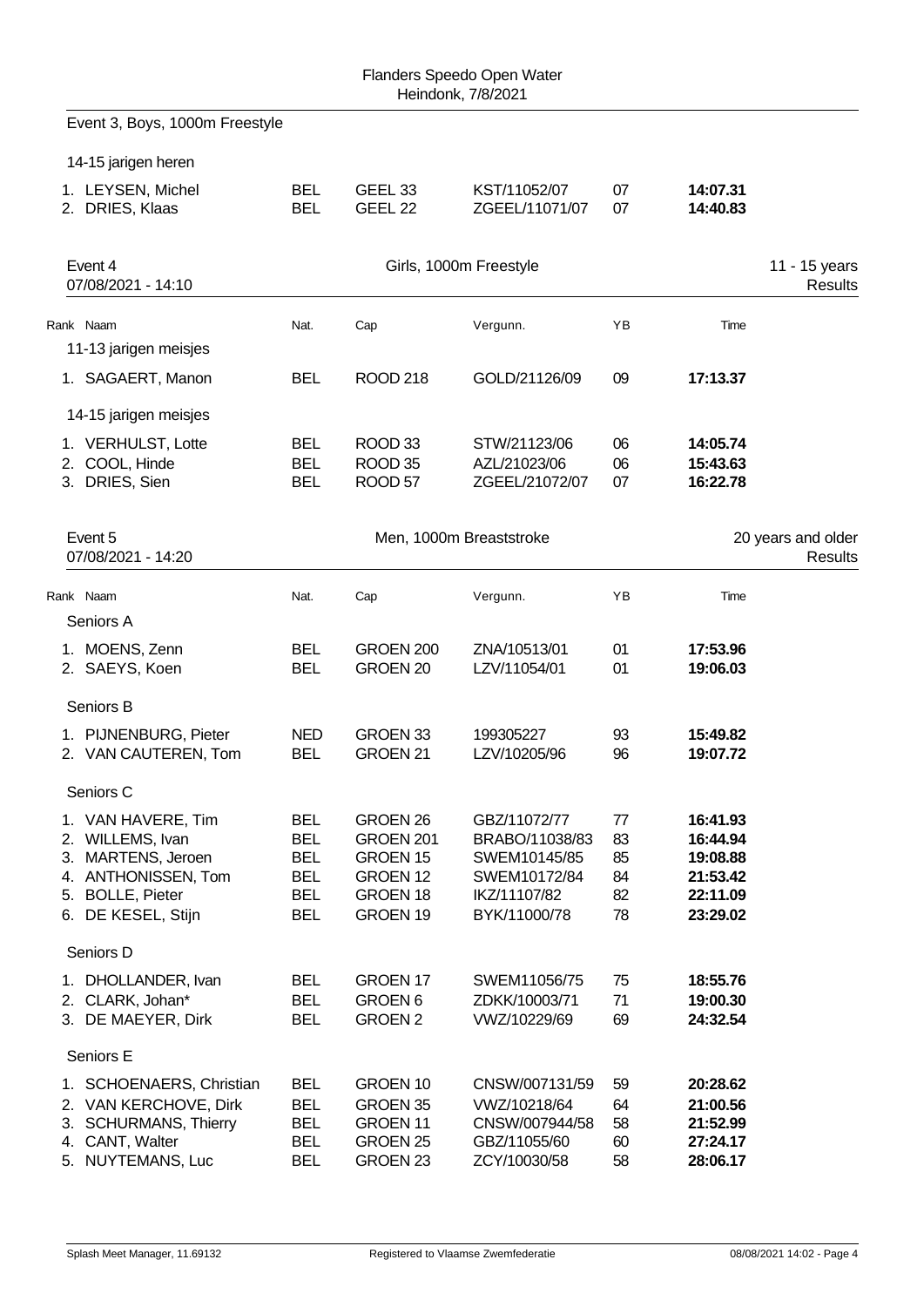|    | Event 5, Men, 1000m Breaststroke                                                                                                                    |                                                                                                |                                                                                             |                                                                                                   |                                        |                                                                      |                                      |
|----|-----------------------------------------------------------------------------------------------------------------------------------------------------|------------------------------------------------------------------------------------------------|---------------------------------------------------------------------------------------------|---------------------------------------------------------------------------------------------------|----------------------------------------|----------------------------------------------------------------------|--------------------------------------|
|    | Seniors F                                                                                                                                           |                                                                                                |                                                                                             |                                                                                                   |                                        |                                                                      |                                      |
|    | 1. HOUGARDY, Michel<br>2. DRIESSENS, Arthur                                                                                                         | <b>BEL</b><br><b>BEL</b>                                                                       | GROEN <sub>5</sub><br>GROEN 24                                                              | CNBA/000234/51<br>ZCY/10018/45                                                                    | 51<br>45                               | 22:40.42<br>32:21.78                                                 |                                      |
|    | Event 6<br>07/08/2021 - 14:30                                                                                                                       |                                                                                                |                                                                                             | Women, 1000m Breaststroke                                                                         |                                        |                                                                      | 20 years and older<br>Results        |
|    | Rank Naam                                                                                                                                           | Nat.                                                                                           | Cap                                                                                         | Vergunn.                                                                                          | YB                                     | Time                                                                 |                                      |
|    | Seniors A                                                                                                                                           |                                                                                                |                                                                                             |                                                                                                   |                                        |                                                                      |                                      |
|    | 1. VAN DER VELDE, Hanna<br>2. BORREMANS, Verena<br>3. DE COCK, Sarah                                                                                | <b>BEL</b><br><b>BEL</b><br><b>BEL</b>                                                         | <b>BLAUW 20</b><br><b>BLAUW 6</b><br>BLAUW 16                                               | LZV/20226/99<br>ZVL/20177/97<br>AZL/21098/98                                                      | 99<br>97<br>98                         | 16:28.58<br>18:57.98<br>21:12.36                                     |                                      |
|    | Seniors B                                                                                                                                           |                                                                                                |                                                                                             |                                                                                                   |                                        |                                                                      |                                      |
|    | 1. MARTENS, Sofie<br>2. DE PUE, Sarah                                                                                                               | <b>BEL</b><br><b>BEL</b>                                                                       | <b>BLAUW 18</b><br><b>BLAUW 11</b>                                                          | SWEM20146/90<br>FIRST/20518/96                                                                    | 90<br>96                               | 18:31.09<br>20:21.43                                                 |                                      |
|    | Seniors C                                                                                                                                           |                                                                                                |                                                                                             |                                                                                                   |                                        |                                                                      |                                      |
|    | 1. DE TEMMERMAN, Joke<br>2. LEJON, Liesbeth<br>3. DELARBRE, Mieke                                                                                   | <b>BEL</b><br><b>BEL</b><br><b>BEL</b>                                                         | BLAUW 21<br>BLAUW 200<br><b>BLAUW 14</b>                                                    | MEGA/21347/82<br>TRUST/21109/79<br>STW/21151/77                                                   | 82<br>79<br>77                         | 17:01.07<br>21:11.34<br>22:21.17                                     |                                      |
|    | Seniors E                                                                                                                                           |                                                                                                |                                                                                             |                                                                                                   |                                        |                                                                      |                                      |
|    | 1. WALLAERT, Magda                                                                                                                                  | <b>BEL</b>                                                                                     | <b>BLAUW 5</b>                                                                              | CNBA/000233/60                                                                                    | 60                                     | 22:28.48                                                             |                                      |
|    | Seniors F                                                                                                                                           |                                                                                                |                                                                                             |                                                                                                   |                                        |                                                                      |                                      |
|    | 1. VANDER AUWERA, Suzy<br>2. VAN CANT, Maryse                                                                                                       | <b>BEL</b><br><b>BEL</b>                                                                       | <b>BLAUW 15</b><br><b>BLAUW1</b>                                                            | CNBA/009848/54<br>AZSC/20233/54                                                                   | 54<br>54                               | 23:31.93<br>30:07.60                                                 |                                      |
|    | Event 7<br>07/08/2021 - 14:55                                                                                                                       |                                                                                                |                                                                                             | Men, 1000m Freestyle                                                                              |                                        |                                                                      | 25 years and older<br><b>Results</b> |
|    | Rank Naam                                                                                                                                           | Nat.                                                                                           | Cap                                                                                         | Vergunn.                                                                                          | YB                                     | Time                                                                 |                                      |
|    | Seniors B                                                                                                                                           |                                                                                                |                                                                                             |                                                                                                   |                                        |                                                                      |                                      |
| 5. | 1. WIELANDT, Pieter<br>2. HUYBRECHT, Jente<br>3. BULS, Kristof<br>4. VAN GEITE, Evert<br>CLIJMANS, Gert<br>6. MERCKX, Inigo<br>DNS WILBERS, Mathias | <b>BEL</b><br><b>BEL</b><br><b>BEL</b><br><b>BEL</b><br><b>BEL</b><br><b>BEL</b><br><b>BEL</b> | GEEL 43<br>GEEL 30<br>GEEL <sub>8</sub><br>GEEL 78<br>GEEL 25<br>GEEL 46<br><b>GEEL 217</b> | FIRST/11197/93<br>FIRST/11236/95<br>VWZ/11075/94<br>ZIOS/11041/92<br>KST/10015/94<br>AZL/11080/95 | 93<br>95<br>94<br>92<br>94<br>95<br>92 | 12:21.70<br>14:27.65<br>14:29.77<br>15:09.50<br>15:10.01<br>18:17.63 |                                      |
|    | Seniors C                                                                                                                                           |                                                                                                |                                                                                             |                                                                                                   |                                        |                                                                      |                                      |
|    | 1. DE BACKER, Bart<br>2. HEIJL, Jan<br>3. GHYS, Jan<br>4. VANDEKERKHOVE, Kobe<br>5. VANTHUYNE, Tillo<br>6. VANTHEMSCHE, Fiel                        | <b>BEL</b><br><b>BEL</b><br><b>BEL</b><br><b>BEL</b><br><b>BEL</b><br>BEL                      | GEEL 28<br>GEEL <sub>63</sub><br><b>GEEL 207</b><br>GEEL 58<br>GEEL 45<br>GEEL 44           | FIRST/10034/84<br>LZV/11010/79<br>BRABO/11285/83<br>IKZ/11083/84<br>ZGG/11007/78<br>ZGG/11005/81  | 84<br>79<br>83<br>84<br>78<br>81       | 14:22.79<br>14:49.19<br>15:56.44<br>16:10.77<br>18:16.25<br>22:27.19 |                                      |
|    | 7. COOL, Ronald                                                                                                                                     | <b>BEL</b>                                                                                     | GEEL 47                                                                                     | AZL/10160/77                                                                                      | 77                                     | 25:44.73                                                             |                                      |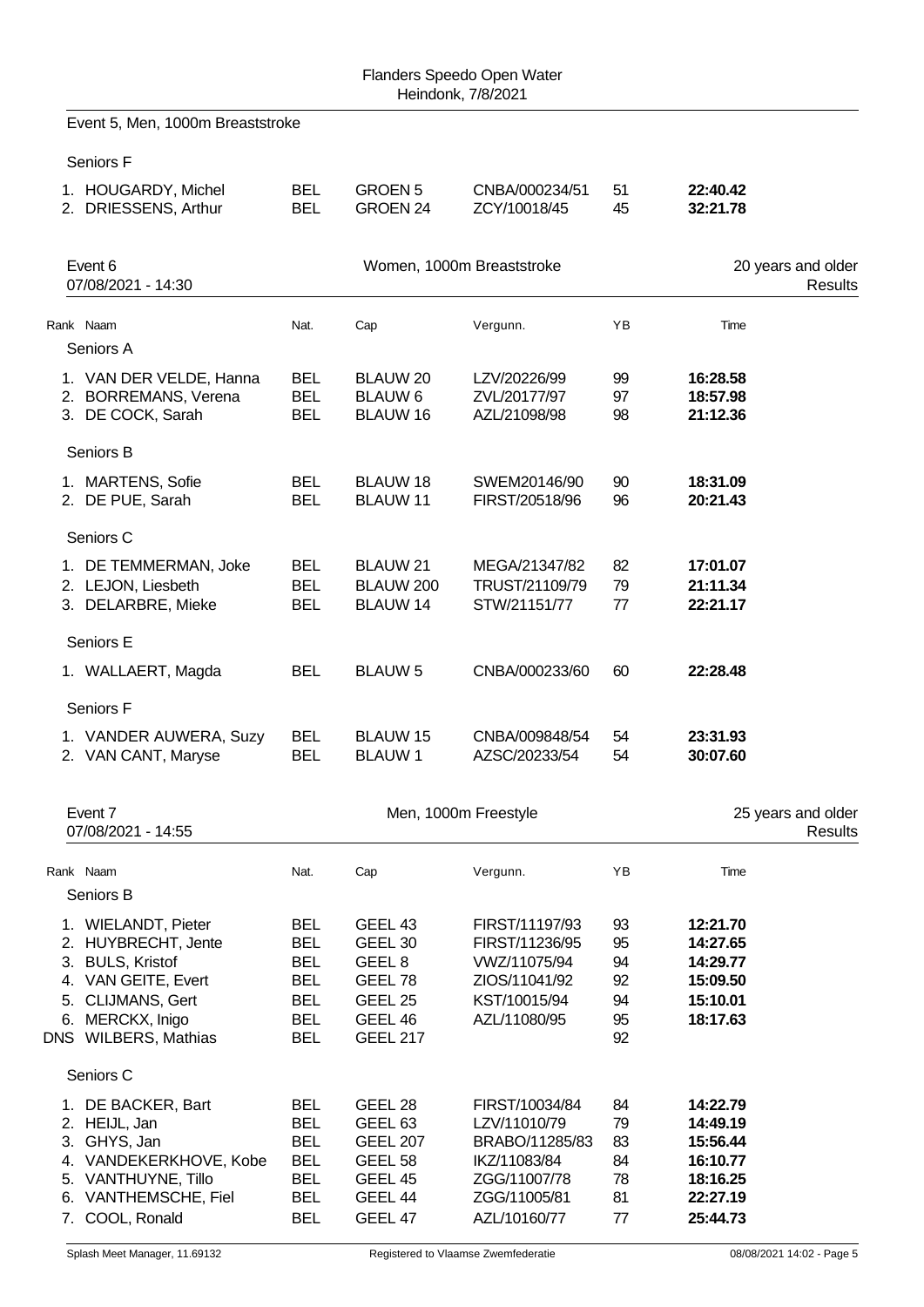Event 7, Men, 1000m Freestyle

Seniors D

|    | 1. RUTTEN, Ben           | <b>BEL</b> | GEEL 24            | FAST/11006/76  | 76 | 12:20.08 |
|----|--------------------------|------------|--------------------|----------------|----|----------|
|    | 2. LIEVENS, Serge        | <b>BEL</b> | GEEL <sub>29</sub> | FIRST/11186/70 | 70 | 15:10.29 |
| 3. | <b>VERMEULEN, Steven</b> | <b>BEL</b> | GEEL 34            | RSCM/11274/74  | 74 | 16:18.49 |
| 4. | WADIN, Christophe        | <b>BEL</b> | GEEL 41            | DM/005113/68   | 68 | 16:28.93 |
| 5. | <b>BUELENS, Gino</b>     | <b>BEL</b> | GEEL <sub>7</sub>  | VWZ/11014/72   | 72 | 17:56.80 |
|    | 6. POS, Albert           | BEL        | GEEL <sub>9</sub>  | VWZ/11078/69   | 69 | 20:46.50 |
|    | Seniors E                |            |                    |                |    |          |
| 1. | <b>ENGELEN, JORDI</b>    | <b>BEL</b> | GEEL <sub>81</sub> | ZIK/11008/66   | 66 | 14:05.44 |
| 2. | GOOSSENS, Jurgen         | <b>BEL</b> | GEEL <sub>66</sub> | ZNA/10047/62   | 62 | 14:20.64 |
|    | 3. CLAEYS, Jack          | <b>BEL</b> | GEEL 75            | DDZZ/10079/60  | 60 | 15:13.01 |
| 4. | CASTELEYN, Amaury        | <b>BEL</b> | GEEL <sub>73</sub> | ROSC/11183/61  | 61 | 15:34.27 |
|    | 5. KIEKENS, Christian    | <b>BEL</b> | GEEL <sub>54</sub> | CNSW/010557/60 | 60 | 16:30.03 |
| 6. | VERCOUTER, Wolfgang      | BEL        | GEEL 31            | DZV/11010/64   | 64 | 18:06.63 |
|    | 7. PICAVET, Michel       | <b>BEL</b> | GEEL 38            | DM/004713/62   | 62 | 18:18.41 |
| 8. | <b>BOEN, Cliff</b>       | <b>BEL</b> | GEEL <sub>6</sub>  | VWZ/11027/61   | 61 | 21:34.35 |
| 9. | WEUTS, John              | <b>BEL</b> | GEEL <sub>64</sub> | ZCY/10141/60   | 60 | 22:05.41 |
|    | DNS EERDEKENS, Geert     | BEL        | <b>GEEL 212</b>    |                | 64 |          |
|    |                          |            |                    |                |    |          |

| Event 8<br>07/08/2021 - 15:05 |                                                                                                                           |                                                                                  |                                                                                                                      | Women, 1000m Freestyle                                                                        |                                  | 25 years and older<br>Results                                        |  |
|-------------------------------|---------------------------------------------------------------------------------------------------------------------------|----------------------------------------------------------------------------------|----------------------------------------------------------------------------------------------------------------------|-----------------------------------------------------------------------------------------------|----------------------------------|----------------------------------------------------------------------|--|
|                               | Rank Naam                                                                                                                 | Nat.                                                                             | Cap                                                                                                                  | Vergunn.                                                                                      | YB                               | Time                                                                 |  |
|                               | Seniors B                                                                                                                 |                                                                                  |                                                                                                                      |                                                                                               |                                  |                                                                      |  |
| 2.<br>5.<br>6.                | 1. HALSBERGHE, Gaelle<br>DE JONGH, Jennifer<br>3. VINCK, Mikal<br>4. STAUT, Caroline<br>LITTWIN, Julia<br>MOSTAERT, Anais | <b>BEL</b><br><b>BEL</b><br><b>BEL</b><br><b>BEL</b><br><b>BEL</b><br><b>BEL</b> | ROOD <sub>208</sub><br>ROOD <sub>13</sub><br>ROOD <sub>7</sub><br>ROOD <sub>40</sub><br>ROOD <sub>6</sub><br>ROOD 31 | GOLD/20025/94<br>ZVL/20096/94<br>VWZ/21064/88<br>SWEM21022/90<br>VWZ/21097/87<br>DM/005112/88 | 94<br>94<br>88<br>90<br>87<br>88 | 13:50.86<br>15:31.00<br>15:40.82<br>15:56.30<br>16:54.12<br>17:40.60 |  |
|                               | Seniors C                                                                                                                 |                                                                                  |                                                                                                                      |                                                                                               |                                  |                                                                      |  |
|                               | 1. VANDERRIJST, Ananza<br>2. VAN LOY, Ellen<br>3. ALEN, An<br>DNF VAN GOETHEM, Sofie<br>2.3 - Opgave tijdens de wedstrijd | <b>BEL</b><br><b>BEL</b><br><b>BEL</b><br><b>BEL</b>                             | ROOD <sub>42</sub><br>ROOD <sub>15</sub><br>ROOD 34<br>ROOD 44                                                       | SWEM21051/84<br>ZGEEL/20082/86<br>ZGG/21008/78<br>SWEM20032/78                                | 84<br>86<br>78<br>78             | 15:21.04<br>16:14.96<br>32:41.83                                     |  |
|                               | Seniors D                                                                                                                 |                                                                                  |                                                                                                                      |                                                                                               |                                  |                                                                      |  |
|                               | 1. VANHOECKE, Veerle<br>2. VAN VINCKENROYE, Liesbet BEL<br>3. MEDAER, Cici<br>4. DE MAEYER, Katrien                       | <b>BEL</b><br><b>BEL</b><br><b>BEL</b>                                           | ROOD <sub>26</sub><br><b>ROOD 221</b><br><b>ROOD 211</b><br><b>ROOD 203</b>                                          | DZV/21015/71<br>TRUST/21095/69<br>TRUST/21102/71<br>TRUST/21104/75                            | 71<br>69<br>71<br>75             | 17:33.60<br>19:22.63<br>21:15.13<br>21:22.58                         |  |
|                               | Seniors E                                                                                                                 |                                                                                  |                                                                                                                      |                                                                                               |                                  |                                                                      |  |
|                               | 1. KESTENS, Sylvia<br>2. VANDORMAEL, Marie-Jeanne BEL<br>3. VAN DE WALLE, Peggy                                           | <b>BEL</b><br><b>BEL</b>                                                         | <b>ROOD 209</b><br>ROOD <sub>56</sub><br><b>ROOD 220</b>                                                             | TRUST/21098/66<br>GZVN/21035/63<br>TRUST/21100/65                                             | 66<br>63<br>65                   | 18:53.99<br>19:40.30<br>22:30.96                                     |  |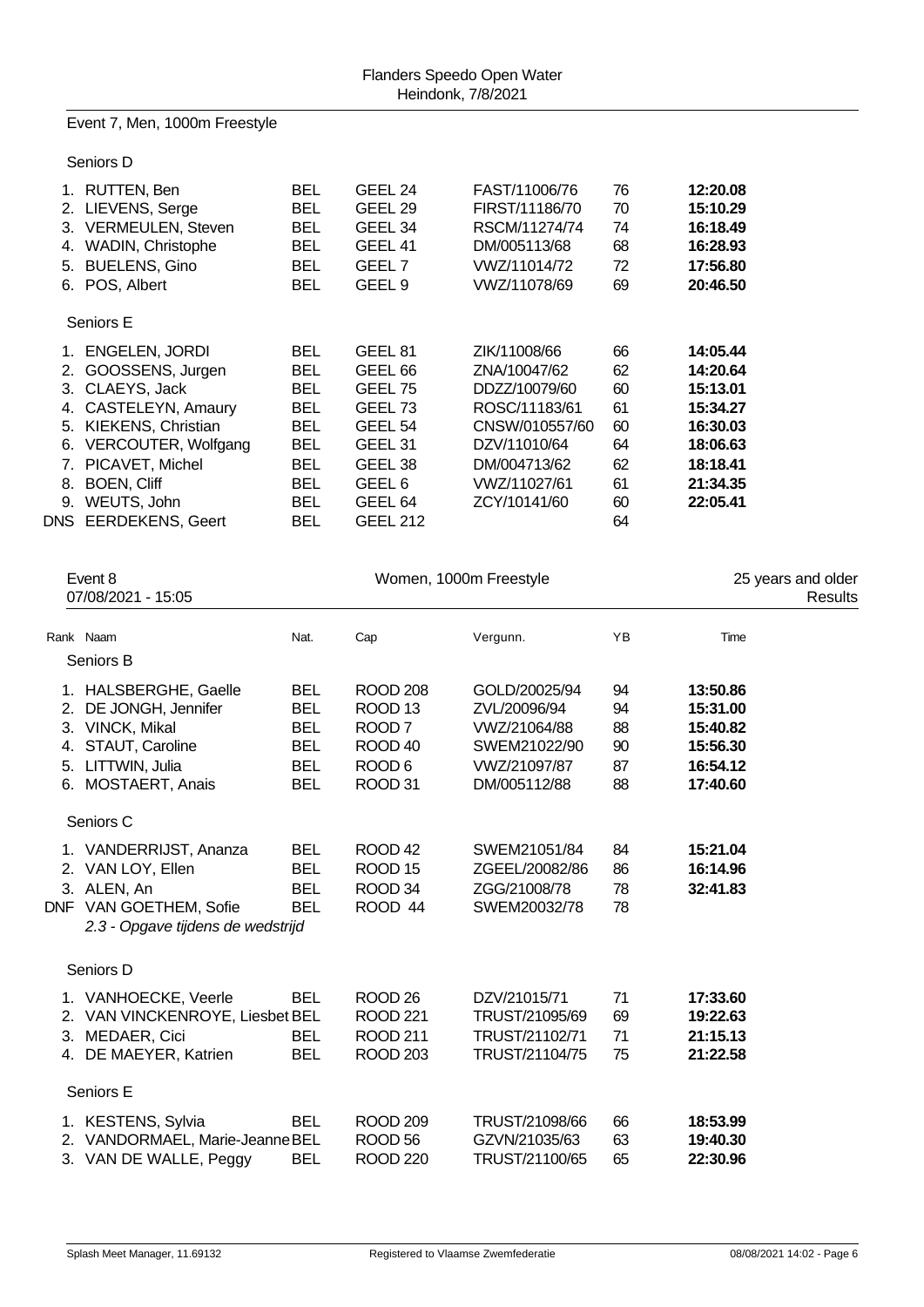Event 8, Women, 1000m Freestyle

Seniors F

| 1. HENSSEN, Carla<br>2. DUBUISSON, Yolande<br>3. GIORGI, Milena<br>4. AARTS, Reimonda      | <b>NED</b><br><b>BEL</b><br><b>BEL</b><br><b>BEL</b> | <b>ROOD 212</b><br><b>ROOD 206</b><br><b>ROOD 207</b><br>ROOD <sub>43</sub> | HELIOS/000278/51<br>HELIOS/000277/53<br>SWEM20113/53  | 53<br>51<br>53<br>53 | 17:16.41<br>21:30.57<br>26:18.12<br>34:34.56 |                                 |
|--------------------------------------------------------------------------------------------|------------------------------------------------------|-----------------------------------------------------------------------------|-------------------------------------------------------|----------------------|----------------------------------------------|---------------------------------|
| Event 9<br>07/08/2021 - 15:15                                                              |                                                      |                                                                             | Men, 1000m Freestyle                                  |                      |                                              | 16 - 24 years<br>Results        |
| Rank Naam                                                                                  | Nat.                                                 | Cap                                                                         | Vergunn.                                              | YB                   | Time                                         |                                 |
| 16-17 jongens                                                                              |                                                      |                                                                             |                                                       |                      |                                              |                                 |
| 1. DE GRAVE, Thibault<br>2. UYTTENHOVE, Louis<br>3. DANNEELS, Dries<br>DNS MACLEAR, Gareth | <b>BEL</b><br><b>BEL</b><br><b>BEL</b><br><b>LUX</b> | GEEL 26<br>GEEL 56<br>GEEL 51<br><b>GEEL 210</b>                            | KST/11022/05<br>IKZ/11058/04<br>SWEM11023/04<br>15848 | 05<br>04<br>04<br>05 | 13:04.78<br>13:07.77<br>17:13.25             |                                 |
| Seniors A                                                                                  |                                                      |                                                                             |                                                       |                      |                                              |                                 |
| 1. VAN STICHEL, Ortwijn<br>2. SAEYS, Brian<br>3. ROELANDT, Frederick                       | <b>BEL</b><br><b>BEL</b><br><b>BEL</b>               | GEEL 80<br>GEEL <sub>62</sub><br>GEEL <sub>61</sub>                         | LZV/10191/97<br>LZV/10212/00                          | 98<br>97<br>00       | 12:49.38<br>15:11.06<br>15:11.14             |                                 |
|                                                                                            |                                                      |                                                                             |                                                       |                      |                                              |                                 |
| Event 10<br>07/08/2021 - 15:25                                                             |                                                      |                                                                             | Women, 1000m Freestyle                                |                      |                                              | 16 - 24 years<br><b>Results</b> |
| Rank Naam                                                                                  | Nat.                                                 |                                                                             |                                                       | ΥB                   | Time                                         |                                 |
| 16-17 meisjes                                                                              |                                                      | Cap                                                                         | Vergunn.                                              |                      |                                              |                                 |
| 1. BECUWE, Kaat<br>2. VRANKEN, Rhune                                                       | <b>BEL</b><br><b>BEL</b>                             | <b>ROOD 200</b><br>ROOD <sub>8</sub>                                        | ZTB/21023/05<br>SHARK/21060/04                        | 05<br>04             | 14:40.89<br>14:43.01                         |                                 |
| 18-19 meisjes                                                                              |                                                      |                                                                             |                                                       |                      |                                              |                                 |
| 1. FEYS, Jana                                                                              | <b>BEL</b>                                           | ROOD <sub>46</sub>                                                          | KZK/21112/03                                          | 03                   | 14:12.22                                     |                                 |
| Seniors A                                                                                  |                                                      |                                                                             |                                                       |                      |                                              |                                 |